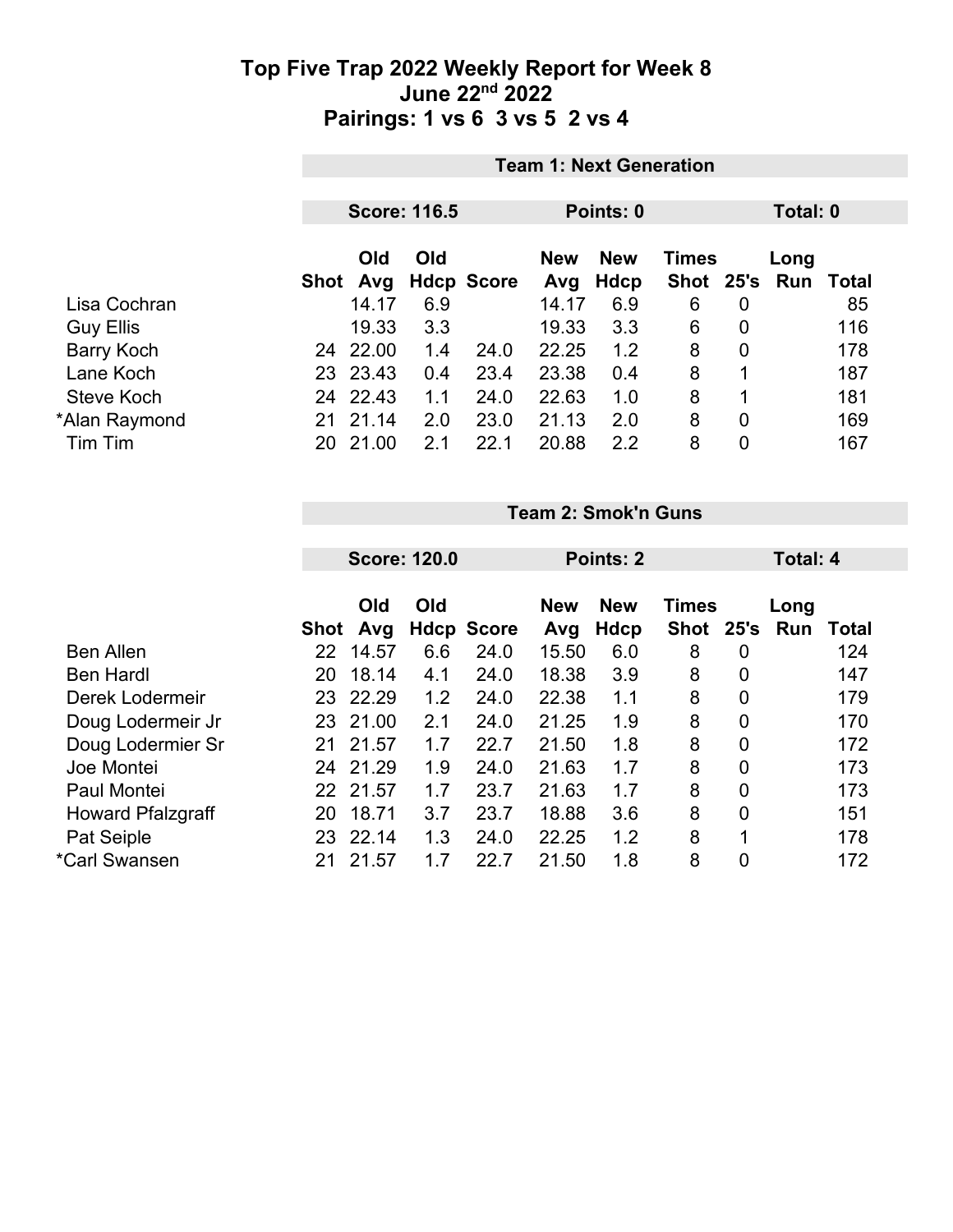|                         |      | Team 3: HDI         |     |                   |            |                  |              |                |          |       |  |
|-------------------------|------|---------------------|-----|-------------------|------------|------------------|--------------|----------------|----------|-------|--|
|                         |      |                     |     |                   |            |                  |              |                |          |       |  |
|                         |      | <b>Score: 120.7</b> |     |                   |            | <b>Points: 2</b> |              |                | Total: 4 |       |  |
|                         |      | Old                 | Old |                   | <b>New</b> | <b>New</b>       | <b>Times</b> |                | Long     |       |  |
|                         | Shot | Avg                 |     | <b>Hdcp Score</b> | Avg        | Hdcp             | Shot         | 25's           | Run      | Total |  |
| <b>Tom Averbeck</b>     |      | 22 21.00            | 2.1 | 24.0              | 21.13      | 2.0              | 8            | $\overline{0}$ |          | 169   |  |
| <b>Tom Hildebrandt</b>  |      | 21 21.86            | 1.5 | 22.5              | 21.75      | 1.6              | 8            | $\overline{0}$ |          | 174   |  |
| *Al Housewright         | 17   | 19.86               | 2.9 | 19.9              | 19.50      | 3.2              | 8            | $\overline{0}$ |          | 156   |  |
| <b>Gene Housewright</b> | 19   | 19.57               | 3.1 | 22.1              | 19.50      | 3.2              | 8            | $\overline{0}$ |          | 156   |  |
| <b>Cole Howitz</b>      |      | 25 23.00            | 0.7 | 25.0              | 23.25      | 0.5              | 8            | $\overline{2}$ | 25       | 186   |  |
| Joe L                   | 17   | 18.43               | 3.9 | 20.9              | 18.25      | 4.0              | 8            | 0              |          | 146   |  |
| <b>Matt Matt</b>        | 21   | 20.86               | 2.2 | 23.2              | 20.88      | 2.2              | 8            | $\overline{0}$ |          | 167   |  |
| <b>Carson Meyer</b>     |      | 22 21.86            | 1.5 | 23.5              | 21.88      | 1.5              | 8            |                |          | 175   |  |
| Sam Meyer               | 25   | 21.29               | 1.9 | 25.0              | 21.75      | 1.6              | 8            |                | 25       | 174   |  |

|                        |      | <b>Score: 103.7</b> |     |                   | Points: 0  |             |              |      | Total: 0 |       |  |
|------------------------|------|---------------------|-----|-------------------|------------|-------------|--------------|------|----------|-------|--|
|                        |      |                     |     |                   |            |             |              |      |          |       |  |
|                        |      | Old                 | Old |                   | <b>New</b> | <b>New</b>  | <b>Times</b> |      | Long     |       |  |
|                        | Shot | Avg                 |     | <b>Hdcp Score</b> | Avg        | <b>Hdcp</b> | <b>Shot</b>  | 25's | Run      | Total |  |
| Lou Dessellier         | 20   | 21.86               | 1.5 | 21.5              | 21.63      | 1.7         | 8            | 0    |          | 173   |  |
| Dana Jaques            |      | 18.33               | 4.0 |                   | 18.33      | 4.0         | 6            | 0    |          | 110   |  |
| Leonard Jaques         |      | 20.67               | 2.3 |                   | 20.67      | 2.3         | 6            | 0    |          | 124   |  |
| <b>Adam Rohrs</b>      |      | 19.83               | 2.9 |                   | 19.83      | 2.9         | 6            | 0    |          | 119   |  |
| <b>Charles Rohrs</b>   |      | 23.00               | 0.7 |                   | 23.00      | 0.7         | 3            | 0    |          | 69    |  |
| Michelle Rudlong       | 18   | 19.43               | 3.2 | 21.2              | 19.25      | 3.3         | 8            | 0    |          | 154   |  |
| <b>Terry Rudlong</b>   | 19   | 20.57               | 2.4 | 21.4              | 20.38      | 2.5         | 8            | 0    |          | 163   |  |
| *Denise Scholljegerdes | 16   | 18.57               | 3.8 | 19.8              | 18.25      | 4.0         | 8            | 0    |          | 146   |  |
| Lou Scholljegerdes     | 15   | 17.14               | 4.8 | 19.8              | 16.88      | 5.0         | 8            | 0    |          | 135   |  |
| Pat Skinner            |      | 21.17               | 2.0 |                   | 21.17      | 2.0         | 6            | 0    |          | 127   |  |

**Team 4: Lead Lizzards**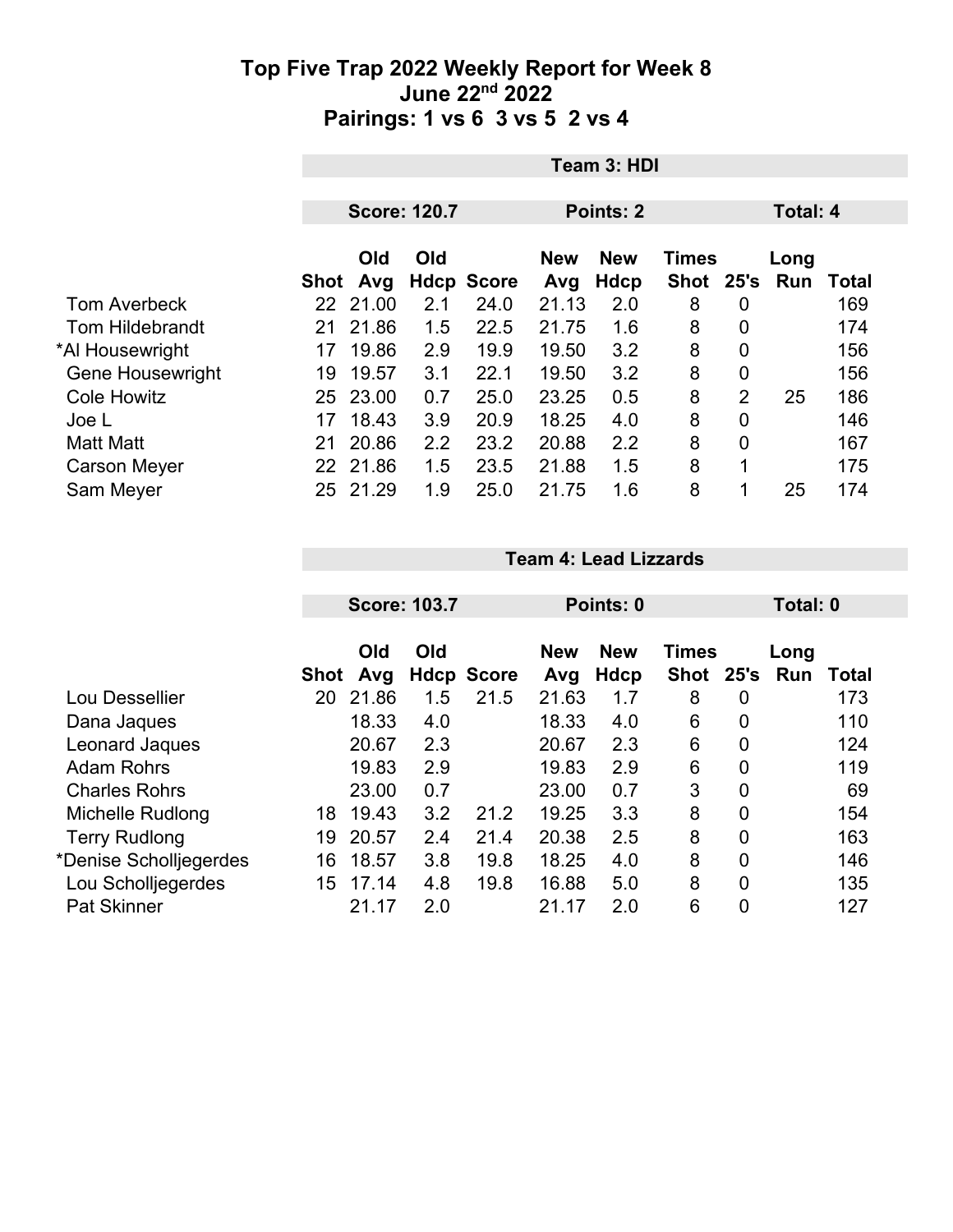|                     | <b>Team 5: Chet's Shoes</b> |                     |     |                   |            |            |              |      |          |       |  |
|---------------------|-----------------------------|---------------------|-----|-------------------|------------|------------|--------------|------|----------|-------|--|
|                     |                             |                     |     |                   |            |            |              |      |          |       |  |
|                     |                             | <b>Score: 118.5</b> |     |                   |            | Points: 0  |              |      | Total: 2 |       |  |
|                     |                             | Old                 | Old |                   | <b>New</b> | <b>New</b> | <b>Times</b> |      | Long     |       |  |
|                     | Shot                        | Avg                 |     | <b>Hdcp Score</b> | Avg        | Hdcp       | <b>Shot</b>  | 25's | Run      | Total |  |
| Paul Cassanova      |                             | 22 21.86            | 1.5 | 23.5              | 21.88      | 1.5        | 8            | 0    |          | 175   |  |
| Paul Cowan          |                             | 22 22.29            | 1.2 | 23.2              | 22.25      | 1.2        | 8            | 0    |          | 178   |  |
| Dave Dave           |                             | 23 22.43            | 1.1 | 24.0              | 22.50      | 1.1        | 8            | 1    |          | 180   |  |
| <b>Bruce Fuerst</b> | 23                          | 22.86               | 0.8 | 23.8              | 22.88      | 0.8        | 8            | 0    |          | 183   |  |
| Jeff Jeff           |                             | 18.83               | 3.6 |                   | 18.83      | 3.6        | 6            | 0    |          | 113   |  |
| *Bruce M            |                             | 22 24.00            | 0.0 | 22.0              | 23.75      | 0.2        | 8            | 2    |          | 190   |  |
| <b>Scott N</b>      | 24                          | 21.33               | 1.9 | 24.0              | 21.71      | 1.6        | 7            | 0    |          | 152   |  |
| <b>Steve Steve</b>  | 19                          | 19.71               | 3.0 | 22.0              | 19.63      | 3.1        | 8            | 0    |          | 157   |  |
| Tim Tim             | 15                          | 16.00               | 5.6 | 20.6              | 15.88      | 5.7        | 8            | 0    |          | 127   |  |

|                       |      | <b>Score: 117.4</b> |     |                   | Points: 2         |                           |              |                | Total: 2              |       |  |
|-----------------------|------|---------------------|-----|-------------------|-------------------|---------------------------|--------------|----------------|-----------------------|-------|--|
|                       | Shot | Old<br>Avg          | Old | <b>Hdcp Score</b> | <b>New</b><br>Avg | <b>New</b><br><b>Hdcp</b> | <b>Times</b> |                | Long<br>Shot 25's Run | Total |  |
| Dave Dempsey          | 23   | 20.43               | 2.5 | 24.0              | 20.75             | 2.3                       | 8            | 0              |                       | 166   |  |
| <i>*Guy Garritson</i> |      | 22 23.57            | 0.3 | 22.3              | 23.38             | 0.4                       | 8            | 1              |                       | 187   |  |
| John Koskey           | 19   | 22.43               | 1.1 | 20.1              | 22.00             | 1.4                       | 8            | 1              |                       | 176   |  |
| <b>Chris Larson</b>   | 20   | 20.57               | 2.4 | 22.4              | 20.50             | 2.5                       | 8            | $\mathbf 0$    |                       | 164   |  |
| Chris Maca            | 22.  | 20.71               | 2.3 | 24.0              | 20.88             | 2.2                       | 8            | $\overline{0}$ |                       | 167   |  |
| Alexa Nettell         | 20   | 15.14               | 6.2 | 24.0              | 15.75             | 5.8                       | 8            | $\overline{0}$ |                       | 126   |  |
| Lenny Storch          | 20   | 19.71               | 3.0 | 23.0              | 19.75             | 3.0                       | 8            | $\mathbf 0$    |                       | 158   |  |
| <b>Paul Wiemann</b>   |      | 21.83               | 1.5 |                   | 21.83             | 1.5                       | 6            | $\overline{0}$ |                       | 131   |  |
|                       |      |                     |     |                   |                   |                           |              |                |                       |       |  |

**Team 6: Bull Shooters**

| Super Shooters: Cole Howitz |           | 25 |
|-----------------------------|-----------|----|
|                             | Sam Meyer | 25 |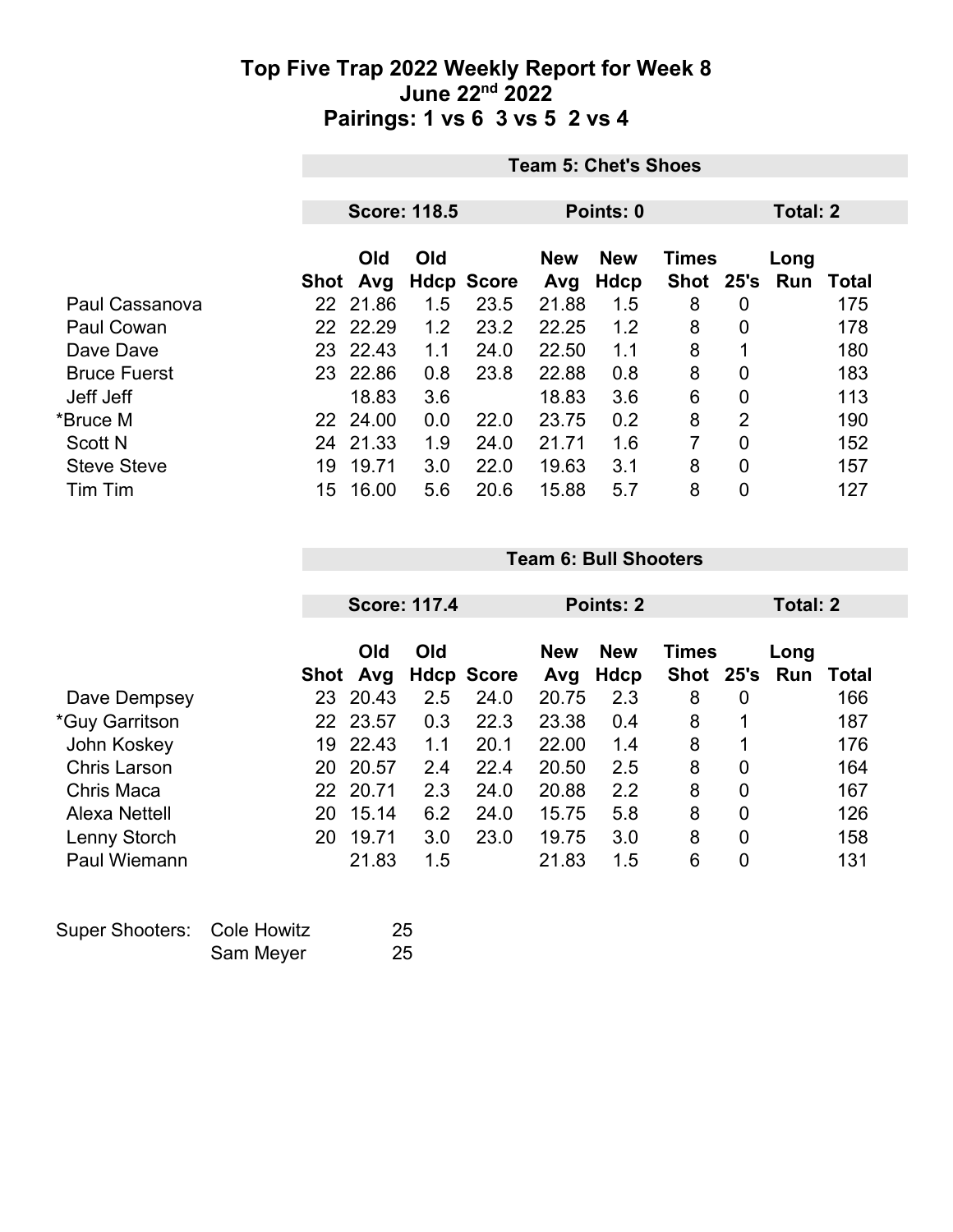# **Top Five Trap 2022 Team Standings through week 8**

| Team 3 | <b>HDI</b>             | 4.0 |
|--------|------------------------|-----|
| Team 2 | <b>Smok'n Guns</b>     | 4.0 |
| Team 6 | <b>Bull Shooters</b>   | 2.0 |
| Team 5 | <b>Chet's Shoes</b>    | 2.0 |
| Team 4 | <b>Lead Lizzards</b>   | 0.0 |
| Team 1 | <b>Next Generation</b> | 0.0 |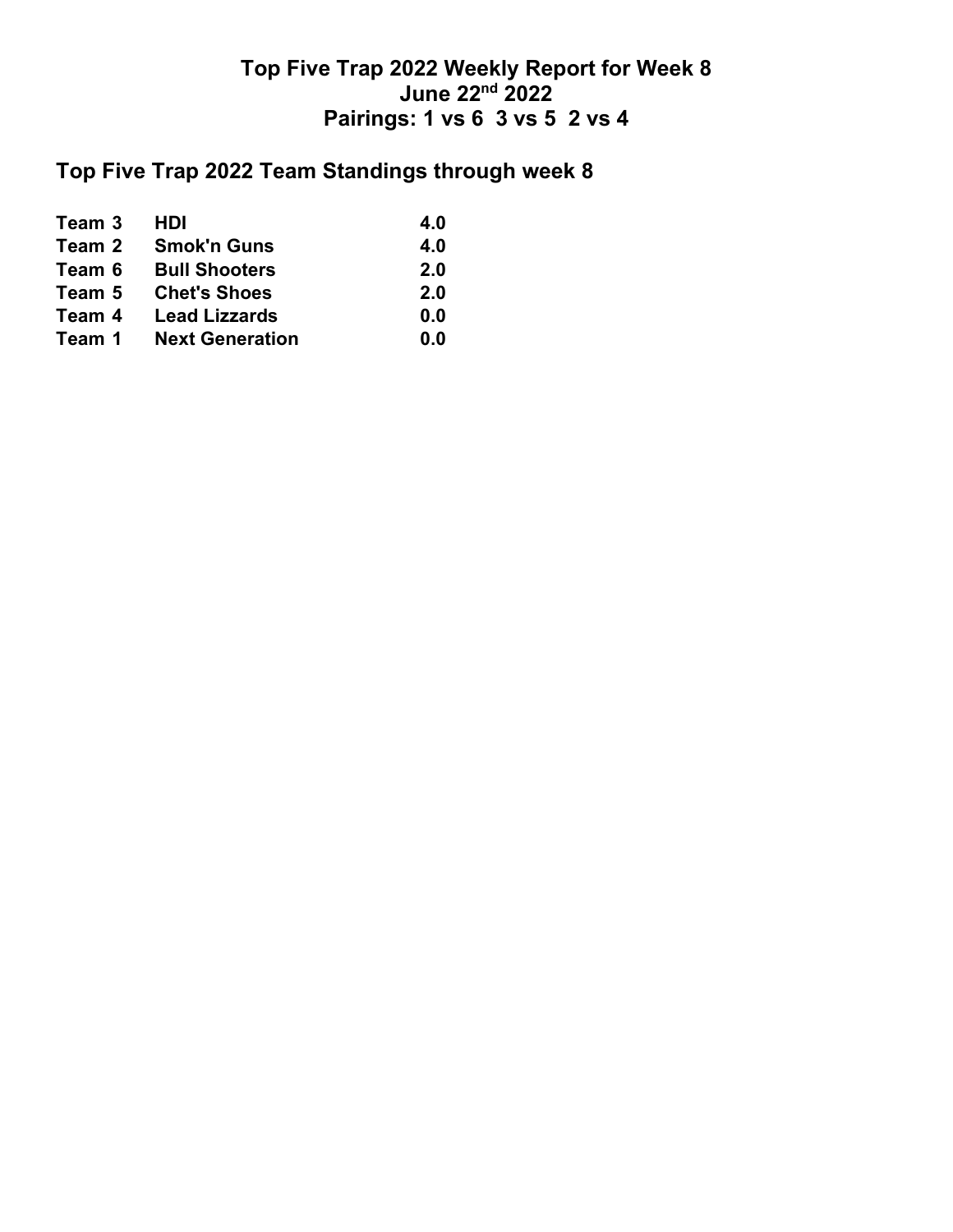## **Top Five Trap 2022 Total Target Leaders Through Week 8**

| Shooter                  | Total | Avg   |                | <b>Rounds Straights Team</b> |                        |
|--------------------------|-------|-------|----------------|------------------------------|------------------------|
| <b>Bruce M</b>           | 190   | 23.75 | 8              | 2                            | <b>Chet's Shoes</b>    |
| Lane Koch                | 187   | 23.38 | 8              | 1                            | <b>Next Generation</b> |
| <b>Guy Garritson</b>     | 187   | 23.38 | 8              | 1                            | <b>Bull Shooters</b>   |
| <b>Cole Howitz</b>       | 186   | 23.25 | 8              | $\overline{2}$               | HDI                    |
| <b>Bruce Fuerst</b>      | 183   | 22.88 | 8              | $\mathbf 0$                  | <b>Chet's Shoes</b>    |
| <b>Steve Koch</b>        | 181   | 22.63 | 8              | 1                            | <b>Next Generation</b> |
| Dave Dave                | 180   | 22.50 | 8              | 1                            | <b>Chet's Shoes</b>    |
| Derek Lodermeir          | 179   | 22.38 | 8              | 0                            | <b>Smok'n Guns</b>     |
| <b>Barry Koch</b>        | 178   | 22.25 | 8              | 0                            | <b>Next Generation</b> |
| Paul Cowan               | 178   | 22.25 | 8              | 0                            | <b>Chet's Shoes</b>    |
| Pat Seiple               | 178   | 22.25 | 8              | 1                            | <b>Smok'n Guns</b>     |
| John Koskey              | 176   | 22.00 | 8              | 1                            | <b>Bull Shooters</b>   |
| <b>Carson Meyer</b>      | 175   | 21.88 | 8              | 1                            | <b>HDI</b>             |
| Paul Cassanova           | 175   | 21.88 | 8              | 0                            | <b>Chet's Shoes</b>    |
| <b>Tom Hildebrandt</b>   | 174   | 21.75 | 8              | 0                            | HDI                    |
| Sam Meyer                | 174   | 21.75 | 8              | 1                            | HDI                    |
| Lou Dessellier           | 173   | 21.63 | 8              | 0                            | <b>Lead Lizzards</b>   |
| Joe Montei               | 173   | 21.63 | 8              | 0                            | <b>Smok'n Guns</b>     |
| Paul Montei              | 173   | 21.63 | 8              | 0                            | <b>Smok'n Guns</b>     |
| <b>Carl Swansen</b>      | 172   | 21.50 | 8              | 0                            | <b>Smok'n Guns</b>     |
| Doug Lodermier Sr        | 172   | 21.50 | 8              | 0                            | Smok'n Guns            |
| Doug Lodermeir Jr        | 170   | 21.25 | 8              | 0                            | Smok'n Guns            |
| <b>Tom Averbeck</b>      | 169   | 21.13 | 8              | 0                            | <b>HDI</b>             |
| Alan Raymond             | 169   | 21.13 | 8              | 0                            | <b>Next Generation</b> |
| <b>Chris Maca</b>        | 167   | 20.88 | 8              | $\mathbf 0$                  | <b>Bull Shooters</b>   |
| <b>Matt Matt</b>         | 167   | 20.88 | 8              | $\mathbf 0$                  | HDI                    |
| Tim Tim                  | 167   | 20.88 | 8              | $\mathbf 0$                  | <b>Next Generation</b> |
| Dave Dempsey             | 166   | 20.75 | 8              | 0                            | <b>Bull Shooters</b>   |
| <b>Chris Larson</b>      | 164   | 20.50 | 8              | 0                            | <b>Bull Shooters</b>   |
| <b>Terry Rudlong</b>     | 163   | 20.38 | 8              | 0                            | <b>Lead Lizzards</b>   |
| Lenny Storch             | 158   | 19.75 | 8              | 0                            | <b>Bull Shooters</b>   |
| <b>Steve Steve</b>       | 157   | 19.63 | 8              | 0                            | <b>Chet's Shoes</b>    |
| Al Housewright           | 156   | 19.50 | 8              | 0                            | HDI                    |
| <b>Gene Housewright</b>  | 156   | 19.50 | 8              | 0                            | HDI                    |
| Michelle Rudlong         | 154   | 19.25 | 8              | 0                            | <b>Lead Lizzards</b>   |
| <b>Scott N</b>           | 152   | 21.71 | $\overline{7}$ | 0                            | <b>Chet's Shoes</b>    |
| <b>Howard Pfalzgraff</b> | 151   | 18.88 | 8              | 0                            | Smok'n Guns            |
| <b>Ben Hardl</b>         | 147   | 18.38 | 8              | 0                            | Smok'n Guns            |